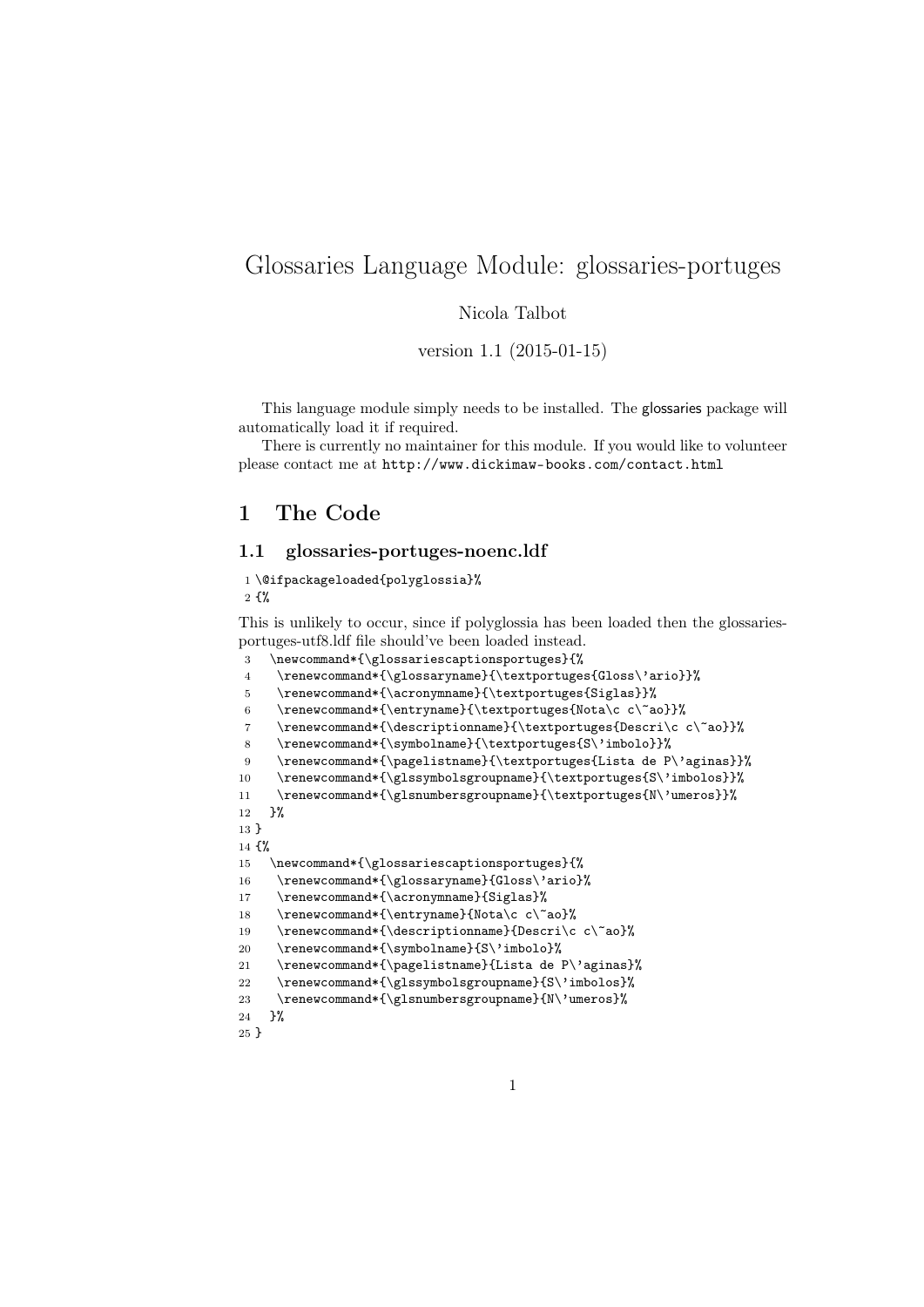#### 1.2 glossaries-portuges-utf8.ldf

```
26 \@ifpackageloaded{polyglossia}%
27 {%
28 \newcommand*{\glossariescaptionsportuges}{%
29 \renewcommand*{\glossaryname}{\textportuges{Glossário}}%
30 \renewcommand*{\acronymname}{\textportuges{Siglas}}%
31 \renewcommand*{\entryname}{\textportuges{Notação}}%
32 \renewcommand*{\descriptionname}{\textportuges{Descrição}}%
33 \renewcommand*{\symbolname}{\textportuges{Símbolo}}%
34 \renewcommand*{\pagelistname}{\textportuges{Lista de Páginas}}%
35 \renewcommand*{\glssymbolsgroupname}{\textportuges{Símbolos}}%
36 \renewcommand*{\glsnumbersgroupname}{\textportuges{Números}}%
37 }%
38 }
39 {%
40 \newcommand*{\glossariescaptionsportuges}{%
41 \renewcommand*{\glossaryname}{Glossário}%
42 \renewcommand*{\acronymname}{Siglas}%
43 \renewcommand*{\entryname}{Notação}%
44 \renewcommand*{\descriptionname}{Descrição}%
45 \renewcommand*{\symbolname}{Símbolo}%
46 \renewcommand*{\pagelistname}{Lista de Páginas}%
47 \renewcommand*{\glssymbolsgroupname}{Símbolos}%
48 \renewcommand*{\glsnumbersgroupname}{Números}%
49 - 3%50 }
```
# 1.3 glossaries-portuges.ldf

These translations were provided by a Brazilian Portuguese speaker. I don't know if they're identical to other Portuguese dialects. If they are identical rename glossaries-dictionary-Brazilian.dict to glossaries-dictionary-Portuguese.dict and remove glossaries-pt-BR.ldf. If they're not identical, make the relevant adjustments to glossaries-portuges-\*.ldf and to glossaries-pt-BR.ldf and add glossaries-dictionary-Portuguese.dict as appropriate.

```
51 \ProvidesGlossariesLang{portuges}[2014/11/23 v1.0]
52
53 \glsifusedtranslatordict{Portuguese}%
54 {%
55 \addglossarytocaptions{\CurrentTrackedLanguage}%
56 \addglossarytocaptions{\CurrentTrackedDialect}%
57 }
58 {%
59 \ifdefstring{\inputencodingname}{utf8}
60 {\input{glossaries-portuges-utf8.ldf}}%
61 \frac{1}{2}62 \ifdef{\XeTeXinputencoding}% XeTeX defaults to UTF-8
63 {\input{glossaries-portuges-utf8.ldf}}%
64 {\input{glossaries-portuges-noenc.ldf}}
```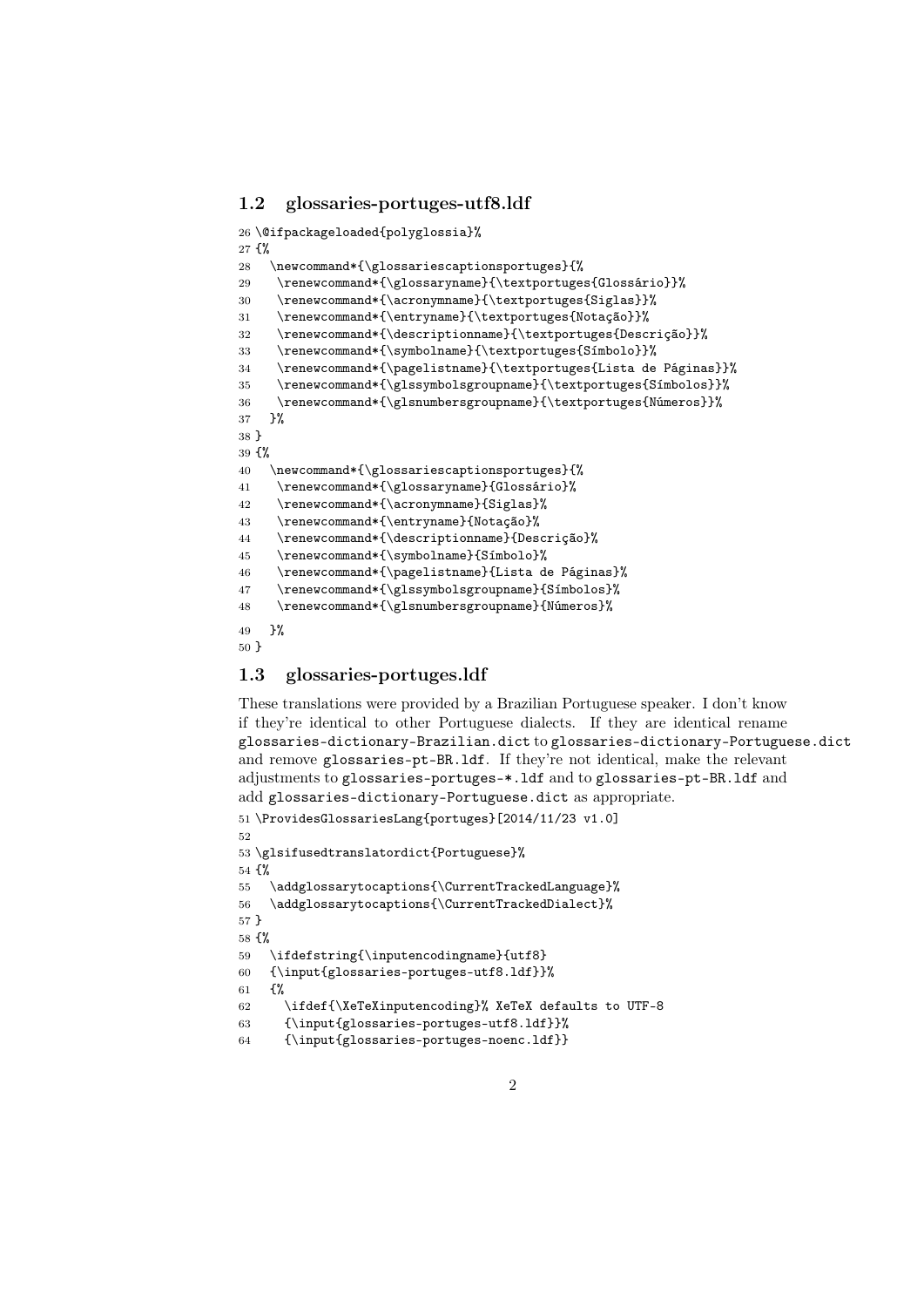```
65 }
66 \ifcsdef{captions\CurrentTrackedDialect}
67 {%
68 \csappto{captions\CurrentTrackedDialect}%
69 {%
70 \glossariescaptionsportuges
71 }%
72 }%
73 {%
74 \ifcsdef{captions\CurrentTrackedLanguage}
75 {
76 \csappto{captions\CurrentTrackedLanguage}%
77 {%
78 \glossariescaptionsportuges
79 }%
80 }%
81 {%
82 }%
83 }%
84 \glossariescaptionsportuges
85 }
General default plural suffix:
86 \renewcommand*{\glspluralsuffix}{s}
```
Acronym default plural suffix:

```
87 \renewcommand*{\glsacrpluralsuffix}{\glspluralsuffix}
```
Acronym in \textsc default plural suffix (\glstextup is used to cancel the effect of \textsc):

\renewcommand\*{\glsupacrpluralsuffix}{\glstextup{\glsacrpluralsuffix}}

# 1.4 glossaries-pt-BR.ldf

```
89 \ProvidesGlossariesLang{pt-BR}[2014/11/23 v1.0]
90
91 \glsifusedtranslatordict{Brazilian}
92 {%
93 \addglossarytocaptions{\CurrentTrackedLanguage}%
94 \addglossarytocaptions{\CurrentTrackedDialect}%
95 }
96 {%
97 \ifdefstring{\inputencodingname}{utf8}
98 {\input{glossaries-portuges-utf8.ldf}}%
99 {%
100 \ifdef{\XeTeXinputencoding}% XeTeX defaults to UTF-8
101 {\input{glossaries-portuges-utf8.ldf}}%
102 {\input{glossaries-portuges-noenc.ldf}}
103 }
104 \ifcsdef{captions\CurrentTrackedDialect}
105 {%
```